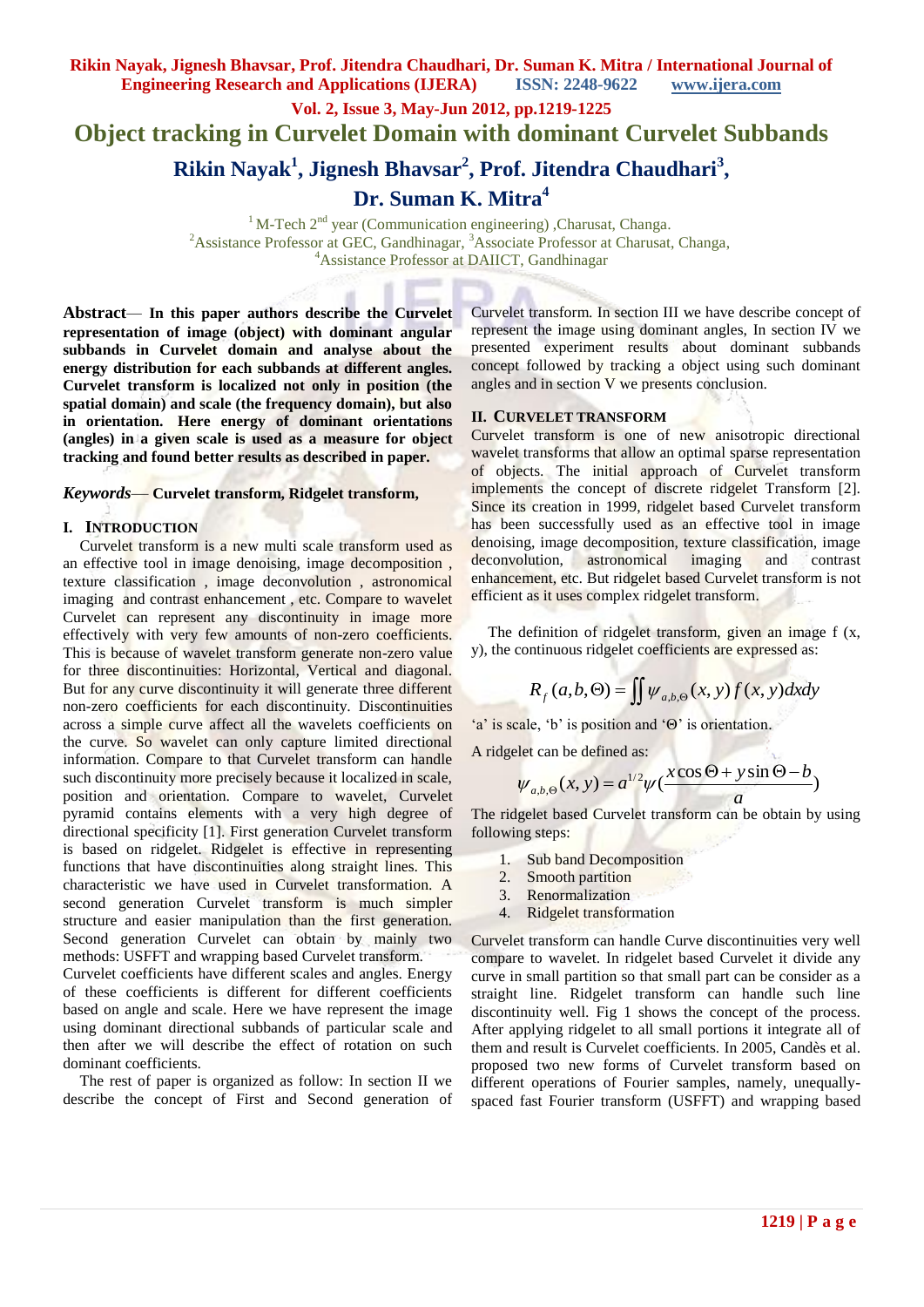## **Vol. 2, Issue 3, May-Jun 2012, pp.1219-1225**

fast Curvelet transform which are simpler, faster, and less redundant than existing technique[3].

Fast discrete Curvelet transform based on the wrapping of Fourier samples has less computational complexity as it uses



fast Fourier transform instead of complex ridgelet transform. Curvelet transform based on wrapping of Fourier samples takes a 2-D image as input in the form of a Cartesian array f[m, n] such that 0≤*m*<*M*,0≤*n*<*N* and generates a number of Curvelet coefficients indexed by a scale j , an orientation *l* and two spatial location parameters (k1 ,k2 ) as output. Discrete Curvelet coefficients can be defined by [3]:

$$
C^{D}(j, l, k_1, k_2) = \sum_{\substack{0 \le m < M \\ 0 \le n < N}} f[m, n] \varphi_{j, l, k_1, k_2}^{D}[m, n]
$$

Basically, wrapping based Curvelet transform is a multiscale transform with a pyramid structure consisting of many orientations at each scale. This pyramid structure consists of several sub bands at different scales in the frequency domain. For lowest scale image contain low frequency and for highest scale image contain only high frequency component. To achieve higher level of efficiency, Curvelet transform is usually implemented in the frequency domain. That is, both the Curvelet and the image are transformed and are then multiplied in the Fourier frequency domain. The product is then inverse Fourier transformed to obtain the Curvelet coefficients. The process can be described as

$$
Curvelet transform = IFFT [FFT (Curvelet) \times FFT (Image)]
$$

## **III.IMAGE REPRESENTATION WITH DOMINANT CURVELET SUBBANDS.**

Curvelet representation of image contain very less non zero coefficients. Curvelet can handle curve discontinuity well compare to wavelet transform because it can generate very less number of non-zero coefficients for such curve. Curvelet transform can represent image in different number of scale with different number of orientation at each scale. The height of scale is depends on size of image. For any image  $f(x, y)$ with size n x n can have a Curvelet transform of  $(\log_2(N) - 3)$  level, for n = 128 level of Curvelet transform will be 4.

For any Curvelet decomposed image at any scale with different direction two peak energy level always remain with each other . This is because the energy of the dominant orientation of an image usually spreads between two neighboring subbands [4].

Curvelet Energies of real valued for Lena image with size 512 x 512, at scale 4 and orientation 32, are shown in table 1.

Table 1 Curvelet Energy for each angle with scale 4

| Angle          | Energy | Angle | Energy |
|----------------|--------|-------|--------|
| 1              | 574.52 | 17    | 567.03 |
| $\overline{2}$ | 642.17 | 18    | 588.9  |
| 3              | 480.95 | 19    | 461.82 |
| 4              | 346.93 | 20    | 348.84 |
| 5              | 489.4  | 21    | 492.42 |
| 6              | 423.84 | 22    | 396.35 |
| 7              | 458.61 | 23    | 452.38 |
| 8              | 327.41 | 24    | 326.8  |
| 9              | 356.53 | 25    | 357.85 |
| 10             | 746.82 | 26    | 759.73 |
| 11             | 970.13 | 27    | 977.74 |
| 12             | 1381.5 | 28    | 1368.6 |
| 13             | 1536.4 | 29    | 1530.8 |
| 14             | 1251.4 | 30    | 1341.8 |
| 15             | 1001.5 | 31    | 988.03 |
| 16             | 775.86 | 32    | 775.77 |

Energy for any image  $f(x,y)$  can calculated by formula

$$
E = \sum_{(i,j)\in bounding\ box} |\,coeff_{i,j}\,|^2
$$

Here  $\text{coeff}_{i,j}$  are the Curvelet coefficients.

Fig 2 shows first 16 angle Curvelet coefficients for scale 4. From the above table it can be seen that at angle '13' energy is 1536.4 which is the peak energy. Next 1 distance from the peak energy is also have a high energy, for above case at angle '12' energy is 1381.5. As object changes its angular position then its peak energy will be shifted according to rotation. This can be seen from the Experiment results.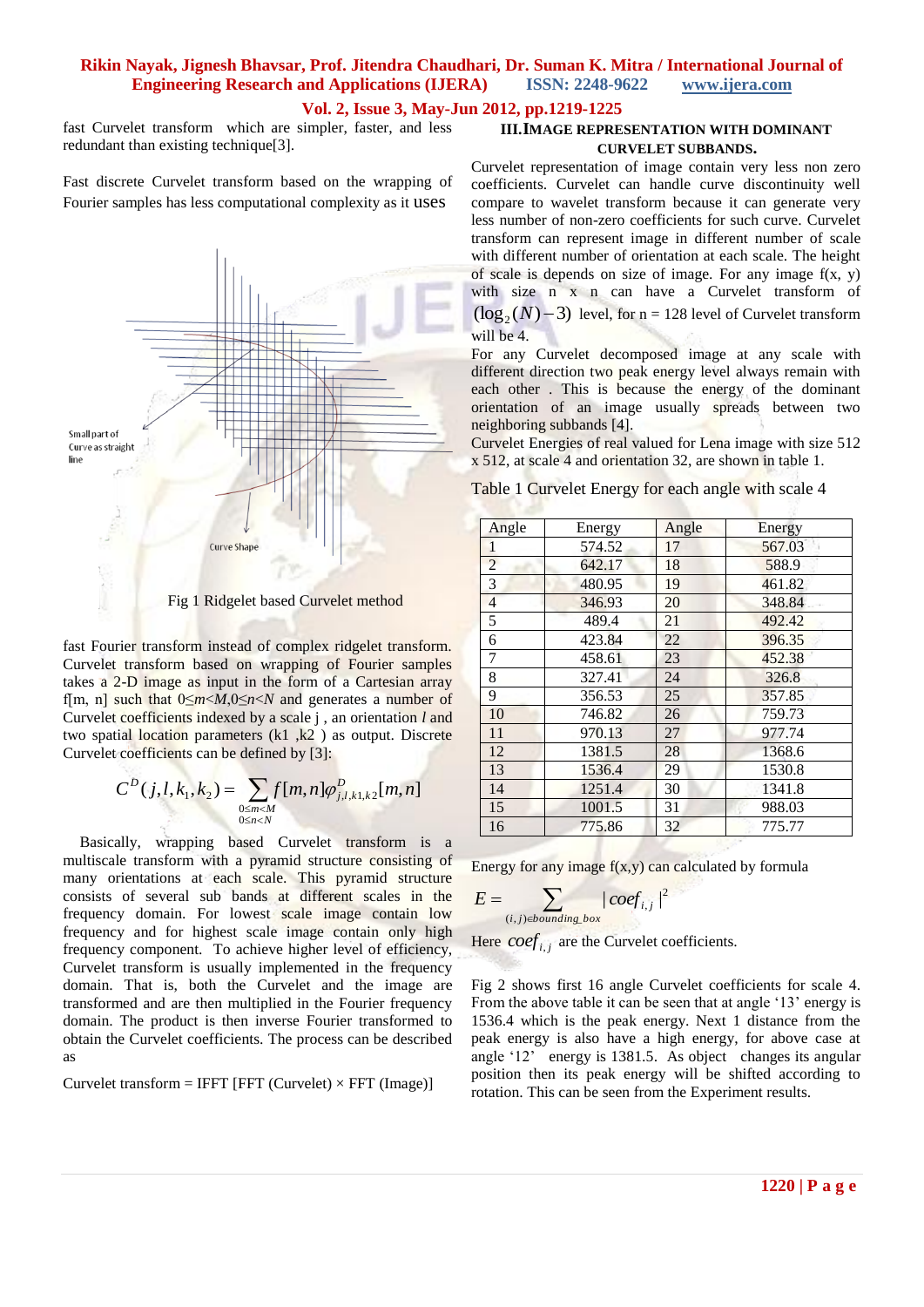**Vol. 2, Issue 3, May-Jun 2012, pp.1219-1225**



Fig 2 Curvelet coefficients with scale 4 angle 1 to 16

#### **IV.EXPERIMENT RESULTS**

In Fig 3, consider fig (a), fig (b) and (c) are the  $90^\circ$  rotated images in clockwise and anticlockwise respectively.

For Fig 3 we have applied Curvelet decomposition and calculate energy at 5 scale and 64 directions. Fig 4 shows the graph of distribution of energy comparison for these three figures. From table it can be seen that for fig (a), peak energy is at '8' and '9' angle. S5W8 =  $240.4551$  and S5W9 = 286.7565. For the fig (b) peak energy is at angle 24 and 25 which is  $S5W24 = 435.8872$  and  $S5W25 = 392.1196$ . From the figure it can seen that for fig (b) is actually 90 clock wise rotated image of figure (a) has a peak energy shifted from angle '89' to  $2425'$ . For scale 5 has total number of orientations are 64 which is divided in 360 so for 90 clockwise rotated image has a peak energy shifted to angle 24 from angle 8. In case of fig (c) which is a 90 anti clock rotated version of fig (a) has peak energy at angle  $56$ ,  $S5W56 =$ 405.8018 and at angle 57, S5W57 = 293.6732. For fig (c) peak energy is shifted to angle 56 from 8.

| Table 2 Curvelet Energy for dominant angle for fig (1) |  |  |  |  |
|--------------------------------------------------------|--|--|--|--|
|                                                        |  |  |  |  |

|                 | $1st$ Peak<br>Energy | Subband | 2nd Peak<br>Energy | Subband     |
|-----------------|----------------------|---------|--------------------|-------------|
| Fig<br>(a)      | 286.7565             | S5W9    | 240.4551           | <b>S5W8</b> |
| Fig<br>(b)      | 435.8872             | S5W24   | 392.1196           | S5W25       |
| Fig<br>$\rm(c)$ | 405.8018             | S5W56   | 293.6732           | S5W57       |

SxWy – Scale x and Orientation y







Fig 3 Three images with orientation (a) 0, (b) 90 clockwise and (c) 90 anticlockwise



This property of Curvelet can be used for many applications like for tracking object using energy matching algorithm as in

[1] we can take some of Dominant subbands for particular scale like for above experiment it can be seen that in table 1 some subbands have high energy compare to others so instead of taking all subbands if we take Dominant subbands out of all for tracking a moving object which has a constant shape without rotations, then information for tracking become more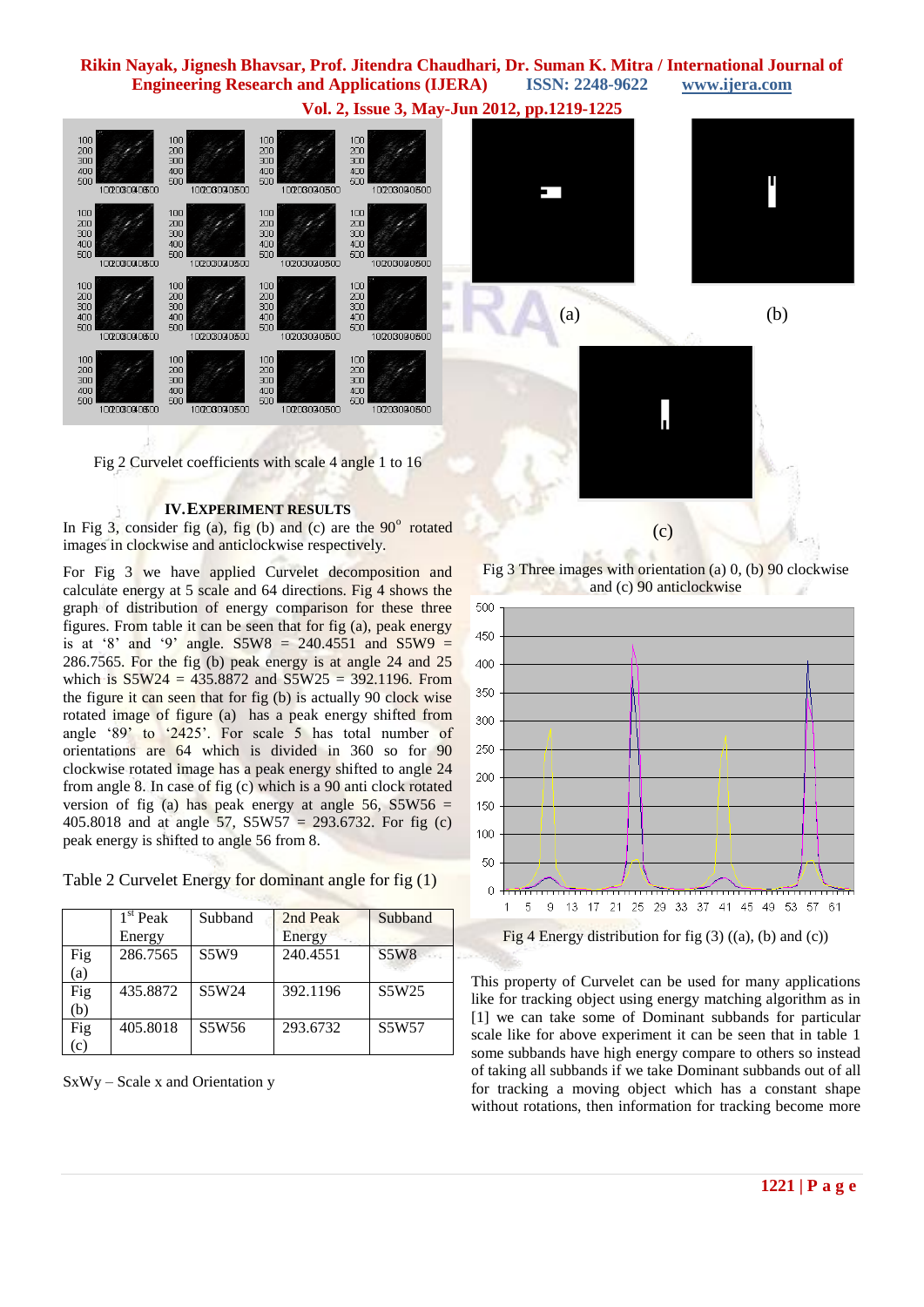## **Vol. 2, Issue 3, May-Jun 2012, pp.1219-1225**

accurate. If we take all the subbands then information (energy) becomes more generalized. This can be seen from the below examples of red ball tracking (database ref [5]).

For tracking an object in video sequence using Curvelet transform algorithm has been developed by Nguyen Thanh Binh [1]. For tracking object we have search the object in successive frame with fixed distance. In our algorithm we have not predict about future location of object as in [1] so it required more searching area for object in next frames. Object is manually selected in first frame. We have used Curvelet energy as a parameter for searching the location of object as in [1].

$$
E = \sum_{(i,j)\in bounding\_box} |coeff_{i,j}|^2
$$

Here  $\text{coeff}_{i,j}$  are the Curvelet coefficients.

Before applying Curvelet decomposition we have applying Sobel edge detection on each frame. Here we have search the object in all the direction equally for future frame from the present position of object in current frame for tracking.

We have used complex Curvelet coefficients for tracking. Here we consider two cases for tracking. In first case tracking is done from the Curvelet coefficients at scale 5 with first 16 peak dominant angles for first frame. From that for next frames we have calculate energy for only those 16 subbands and as in [1] exact position of object is track from minimum energy changing position in next frames.

For Second case we have used peak 8 subbands at scale 5 for tracking. From the results it can seen that in frame object is symmetric so its 4 dominant angles (peak energy subbands) are remain almost same. This can be seen from following example: We have calculated energy distribution for 10 frames. For all 10 frames except 6 have 4 dominant subbands are S5W57, S5W25, S5W56 and S5W24 and for frame no 6, S5W57, S5W25, S5W40 and S5W8 due to changed background. So if we consider only peak subbands of first frame for calculate energy then for such symmetric object this parameter becomes constant and hence tracking become more accurate. However if object changed its (angular) position

then we can measure the peak angle by measuring that what amount of object is rotated (this is proved in previous section using three figure example). For measuring accuracy we have used Centroid of tracked object. Centroid is a geometric centre of object. Here we have compare the actual centroid of object that we have measured manually, with practical centroid of tracked object. Table 3 shows the centroid values for all three cases. X is for column and y is for row.

Fig 5 shows tracked frames for both cases. Size of the input image is of 320 x 240. We have applied the algorithm for 15 frames out of these 10 frames shown in figure 5. Here experiment for tracking is done many times and best results are used.

Fig 6 shows analysis of the tracked results. It shows Comparison of centroid for 2 to 15 frames. (a) Comparison of actual centroid Vs Centroid for dominant 16 angles. (b) Comparison of actual centroid Vs Centroid for dominant 8 angles. From the graph it can see that object is tracked using dominant angle concept.

| Frame          | <b>Actual Value</b> |       | Dominant<br>16 |       | Dominant 8 sub |                |
|----------------|---------------------|-------|----------------|-------|----------------|----------------|
| No.            |                     |       | sub bands      |       | bands          |                |
|                | X                   | Y     | X1             | Y1    | X <sub>2</sub> | Y <sub>2</sub> |
| $\overline{2}$ | 133                 | 65.5  | 143            | 65.5  | 129.5          | 68.5           |
| 3              | 133.5               | 95    | 135            | 94.5  | 127.5          | 100.5          |
| 4              | 132                 | 128   | 127            | 138.5 | 134.5          | 135.5          |
| 5              | 130.5               | 162   | 128            | 158.5 | 132.5          | 158.5          |
| 6              | 132.5               | 173   | 126            | 154.5 | 130.5          | 154.5          |
| 7              | 132                 | 152.5 | 130            | 156.5 | 131.5          | 144.5          |
| 8              | 133                 | 130.5 | 128            | 143.5 | 129.5          | 143.5          |
| 9              | 132                 | 116   | 138            | 112.5 | 133.5          | 127.5          |
| 10             | 132.5               | 104   | 133            | 108.5 | 131.5          | 114.5          |
| 11             | 134                 | 97    | 131            | 98.5  | 135.5          | 113.5          |
| 12             | 133.5               | 95    | 132            | 91.5  | 133.5          | 109.5          |
| 13             | 132.5               | 97.5  | 133            | 102.5 | 134.5          | 108.5          |
| 14             | 134.5               | 103.5 | 131            | 107.5 | 132.5          | 116.5          |
| 15             | 133.5               | 114   | 138            | 124.5 | 136.5          | 124.5          |

Table 3 Centroid Values for Different cases.



Fig 5 results of tracking with Curvelet transform (a) Dominant 16 sub bands, (b) Dominant 8 sub bands [Frame ref. 5].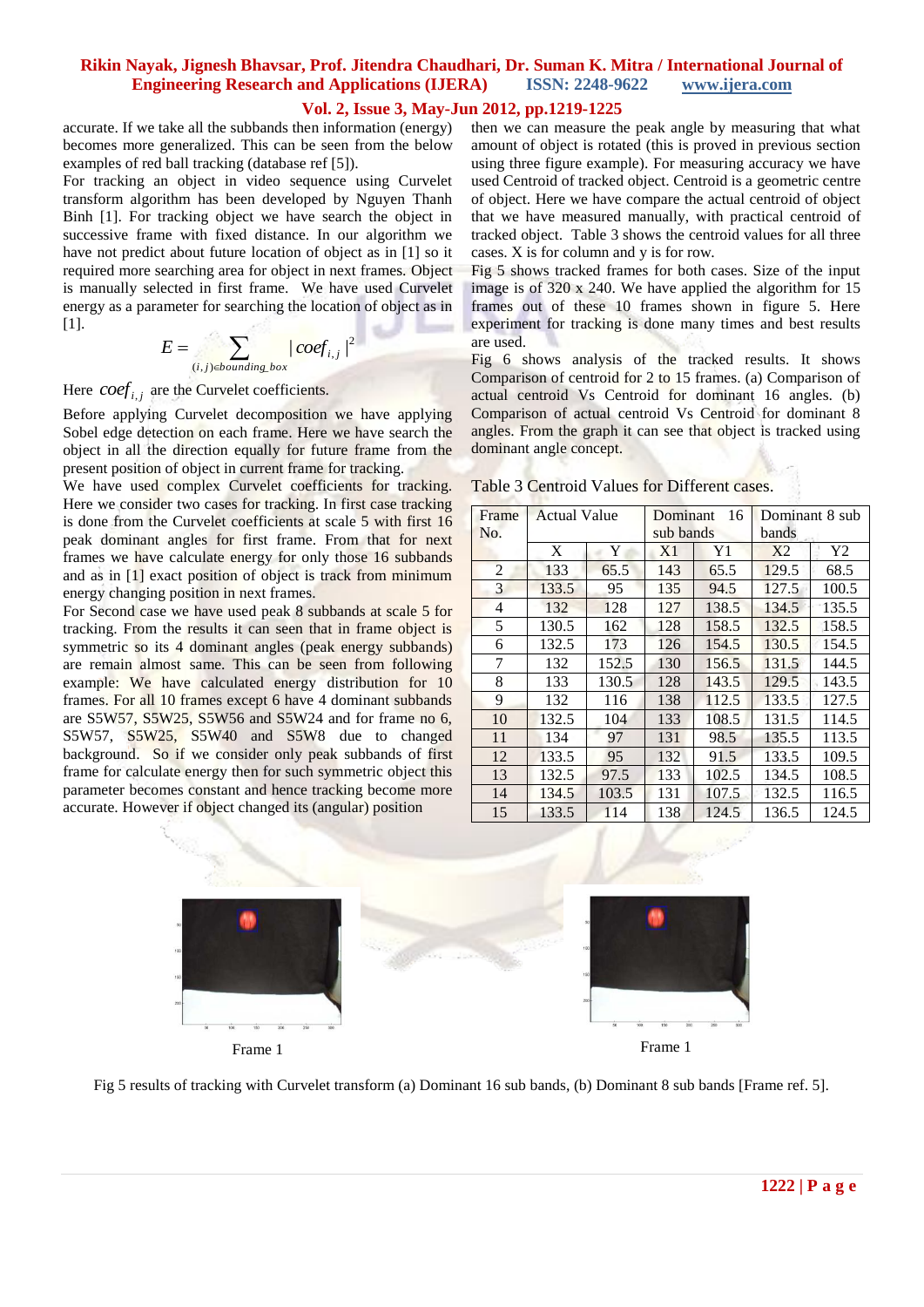

Fig 5 results of tracking with Curvelet transform (a) Dominant 16 sub bands, (b) Dominant 8 sub bands [Frame ref. 5].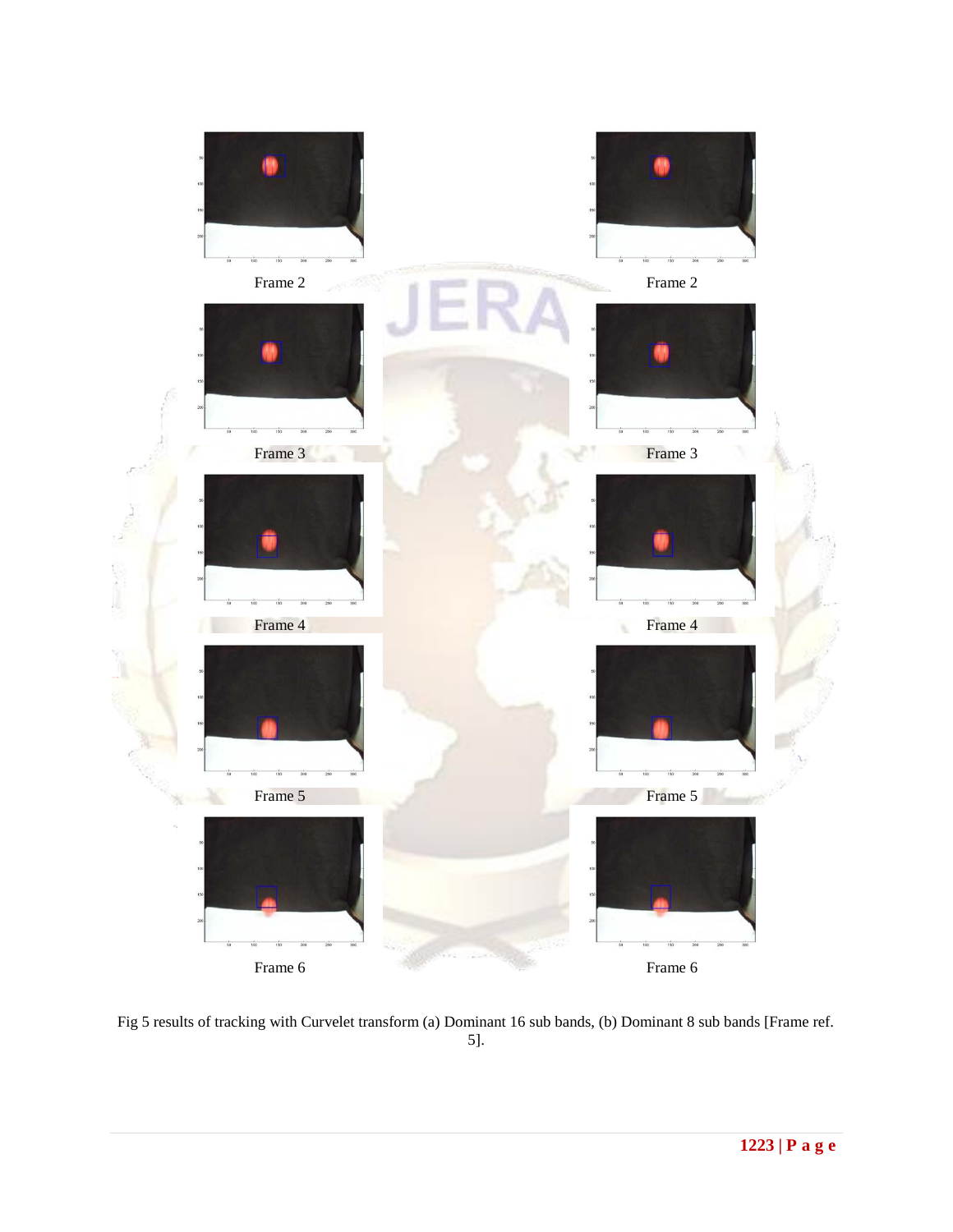

Fig 5 results of tracking with Curvelet transform (a) Dominant 16 sub bands, (b) Dominant 8 sub bands [Frame ref.



(a) Actual Vs Dominant 16 angle based tracking centroids

(b) Actual Vs Dominant 8 angle based tracking centroids

Fig 6 Comparision of Centroids value for different frames